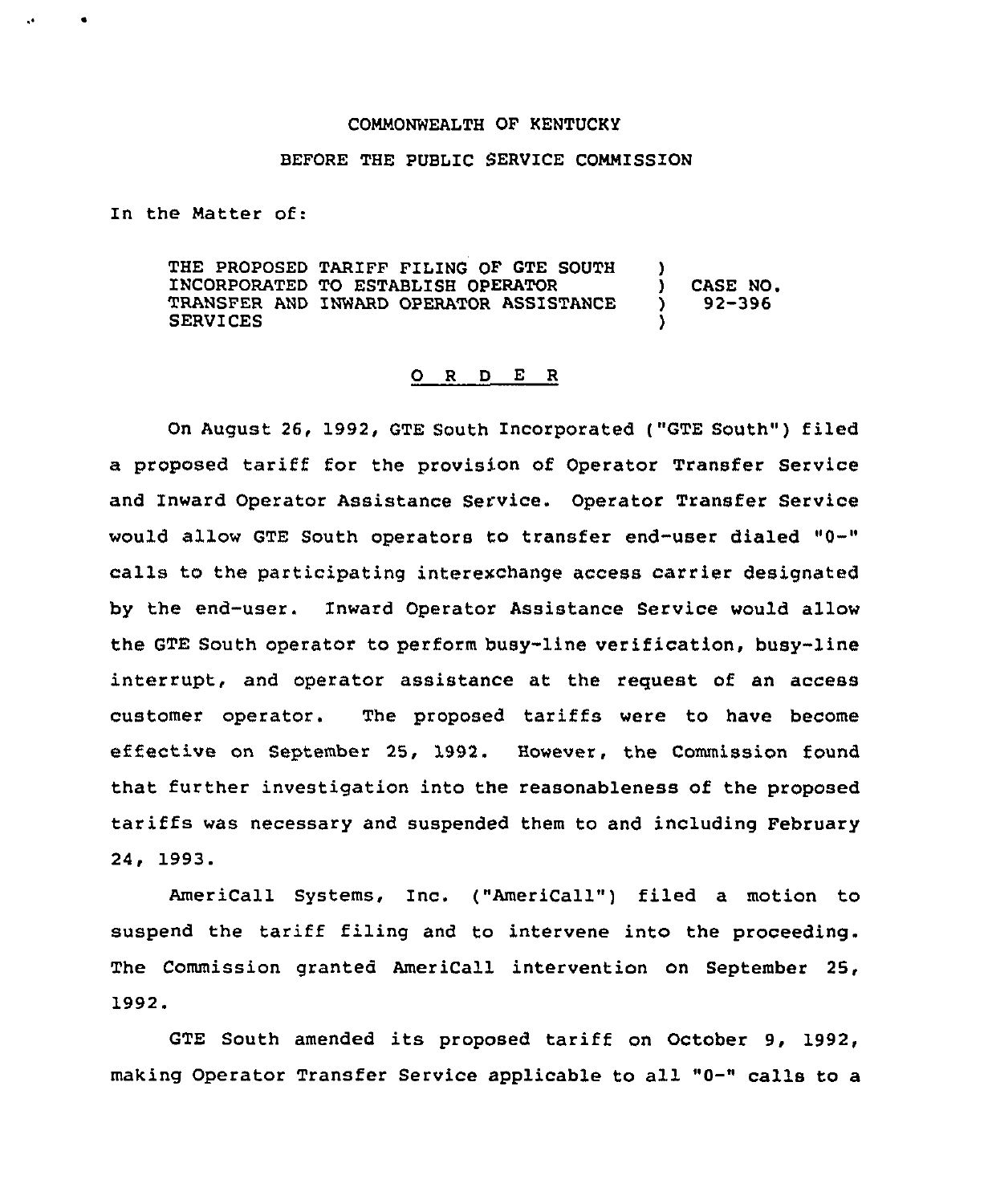participating interexchange carrier ("IXC"). This modified proposal is not limited to interLATA calls as originally proposed.

The Commission established an opportunity for AmeriCall to comment on the proposed tariff and for GTE South to respond to those comments. AmeriCall's comments addressed two issues.

First is the issue of the impact of intraLATA competition on Operator Transfer Service. AmeriCall concedes that the modified tariff proposal filed October 9, 1992 makes the service applicable to all intrastate calls. Thus, GTE South's proposed revised tariff is consistent with the tariff approved for South Central Bell Telephone Company in Case No.  $91-187.$ <sup>1</sup> GTE South's response also asserts that GTE South will honor end-user requests to select an IXC to complete an intraLATA call.

The second issue raised by AmeriCall is whether GTE South should be required to impute to itself the price for this Operator Transfer Service when an end-user dialing "0-" requests that GTE South complete his intraLATA call. AmeriCall asserts that access services, including operator Transfer service, must be imputed to GTE South's intraLATA toll service whenever GTE South utilixes the same access element it offers to IXC competitors. GTE South responds that this service is discretionary and a contribution from this service is appropriate. Because of the diminutive amount of revenues associated with Operator Transfer Service, the Commission declines to mandate price imputation at this time.

 $\mathbf{L}$ Case No. 91-187, South Central Bell Telephone Company's Proposed 0- Operator Transfer Service Tariff Filing.